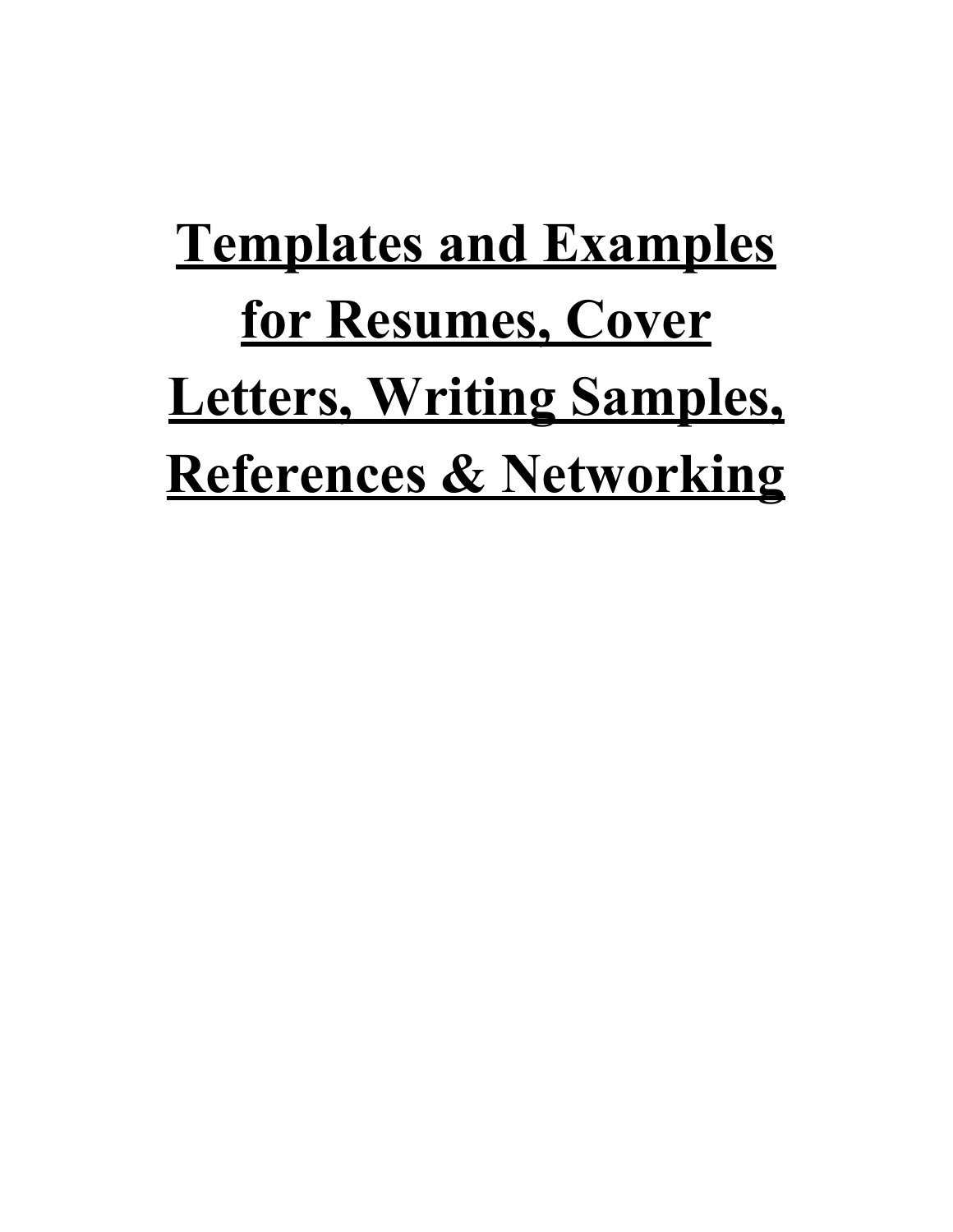# **RESUME TEMPLATES & EXAMPLES** [Sample 1L Resume] **NICOLE JOHNSON**

125 East 25<sup>th</sup> Street

 $t$  (574) 555–1234 • njohnson12@nd.edu 10 Holmes Hall

# EDUCATION

# **University of Notre Dame Law School** Notre Dame, Indiana

*Juris* Doctor *Candidate* May 2019 GPA: TBD

- Women's Law Forum, Member
- Legal Voices for Children & Youth, Member
- Black Law Student Association, First-Year Representative

# **University of Wisconsin** Madison, Wisconsin Madison, Wisconsin

*B.A. in Sociology and Economics, cum laude* June 2016 GPA: 3.50

- Bradford Scholar for Outstanding Senior Thesis Research
- *Wisconsin Herald*, Guest Columnist
- Student Senate, Senior Class Representative
- Women's Center, Community Outreach Chair
- Varsity Swim Team, Co-Captain
- Senior Thesis: *AIDS and Health in the Third World: A Case Study of the Spread of AIDS in Kenya*

# EXPERIENCE

# **National Association for Women**<br> *Staff Assistant* **Staff Assistant Staff Assistant I** une 2016 – August 2016

▪ Staffed an information referral service for women dealing with various legal issues, including domestic violence, rape, divorce, custody, health care, and employment

▪ Wrote press releases, drafted correspondence and tracked pending legislation

**Teaching Assistant to Professor Mick Dugan** 

- Graded exams and essay papers for Sociology of Modern Europe section
- Held weekly office hours for sixty students

# **Wisconsin State Assembly, Senator Desiree Gould Madison, Wisconsin**<br>*Legislative Intern* May 2014 – August 2014

- Researched and analyzed state legislative issues regarding eminent domain
- Contacted key state officials and citizens to testify at committee hearings

# VOLUNTEERISM AND COMMUNITY WORK

- **Volunteer Fundraiser, End Poverty Now Concert Series** (*July 2012 – August 2012*) New York, New York
- Tutor, Sin Guerra (January 2011) Mexico

LANGUAGE SKILLS **Spanish** – Limited Working Proficiency

INTERESTS Telenovelas, Surfing, and Baking Pies

New York, NY 21010 Notre Dame, IN 46556

*Staf Assistant* June 2016 – August 2016

**University of Wisconsin, Department of Sociology** Madison, Wisconsin<br> *Teaching Assistant to Professor Mick Dugan* August 2014 – May 2016

*Legislative Intern* May 2014 – August 2014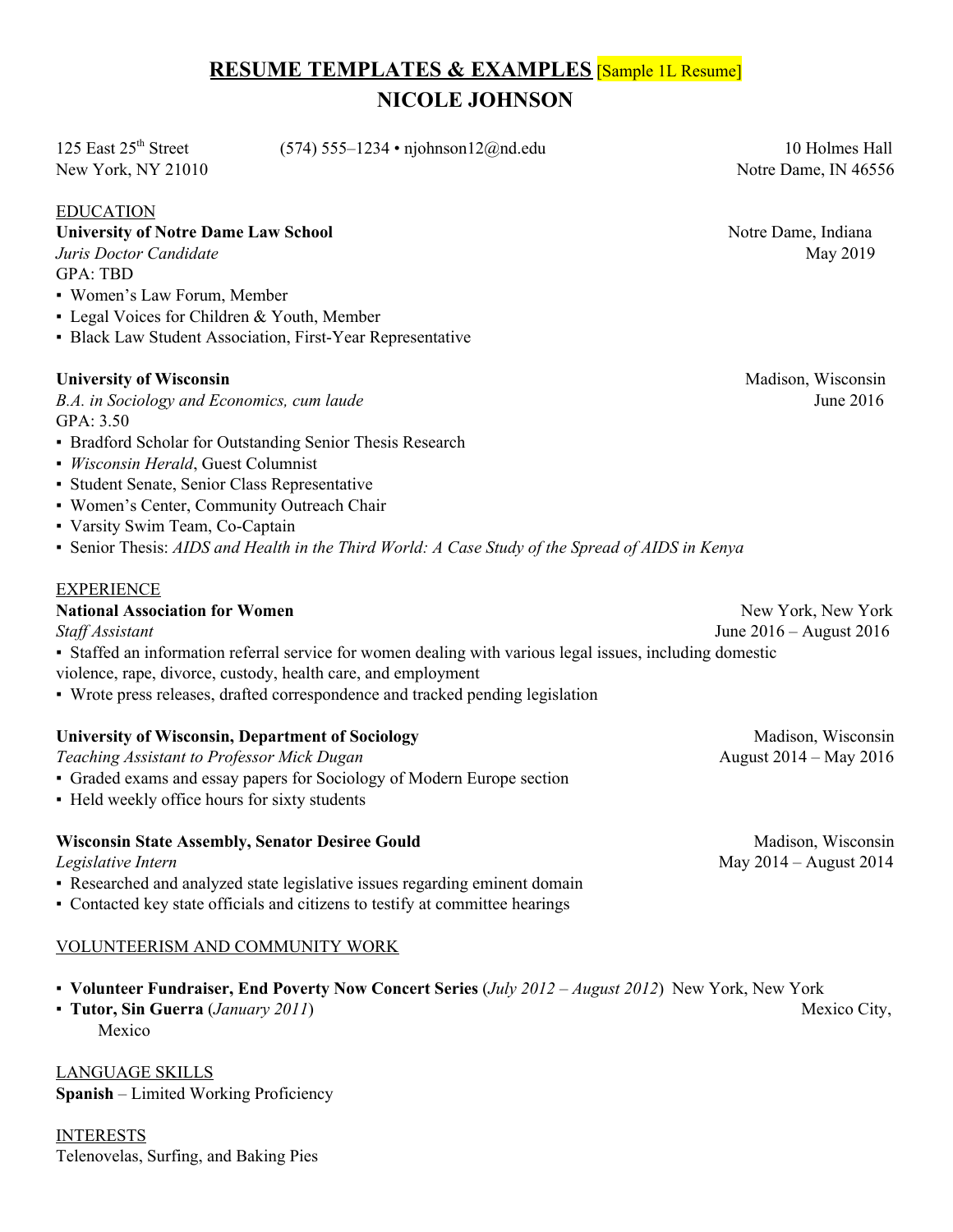# [Sample 1L Resume]

# **Nicole L. Johnson**

(574) 555-1234 ¨ *njohnson12@nd.edu*

125 East 25th Street ¨ New York, NY 21010 10 Holmes Hall ¨ Notre Dame, IN 46556

# EDUCATION

# **The University of Notre Dame Law School,** Notre Dame, Indiana

*Juris Doctor Candidate, May 2019*

GPA: TBD

activities: Women's Law Forum, Member; Legal Voices for Children & Youth, Member; Black Law Students Association, First-Year Representative

# **University of Wisconsin,** Madison, Wisconsin

|             | Bachelor of Arts in Sociology and Economics, cum laude, June 2016                                    |
|-------------|------------------------------------------------------------------------------------------------------|
| GPA: 3.5    |                                                                                                      |
| honors:     | Bradford Scholar for Outstanding Senior Thesis Research; Senior Thesis: AIDS and Health in the Third |
|             | World: A Case Study of the Spread of AIDS in Kenya                                                   |
| activities: | Wisconsin Herald, Guest Columnist; Student Senate, Senior Class Representative; Women's Center,      |
|             | Community Outreach Chair; Varsity Swim Team, Co-Captain                                              |

## EXPERIENCE

# **National Association for Women,** New York, New York

*Staf Assistant, June 2016 – August 2016*

· Staffed an information referral service for women dealing with various legal issues, including domestic violence, rape, divorce, custody, health care, and employment

· Wrote press releases, drafted correspondence and tracked pending legislation

# **University of Wisconsin, Department of Sociology,** Madison, Wisconsin

*Teaching Assistant to Professor Mick Dugan, August 2014 – May 2016*

- · Graded exams and essay papers for Sociology of Modern Europe section
- · Held weekly office hours for sixty students

# **Wisconsin State Assembly, Senator Desiree Gould,** Madison, Wisconsin

*Legislative Intern, May 2014 – August 2014*

- · Researched and analyzed state legislative issues regarding eminent domain
- · Contacted key state officials and citizens to testify at committee hearings

# VOLUNTEERISM AND COMMUNITY WORK

**Volunteer Fundraiser, End Poverty Now Concert Series,** New York, New York *Organizer, July 2012-August 2012*

**Sin Guerra,** Mexico City, Mexico *Tutor, January 2011*

LANGUAGES **Spanish** – Limited Working Proficiency

INTERESTS Telenovelas; Surfing; Baking Pies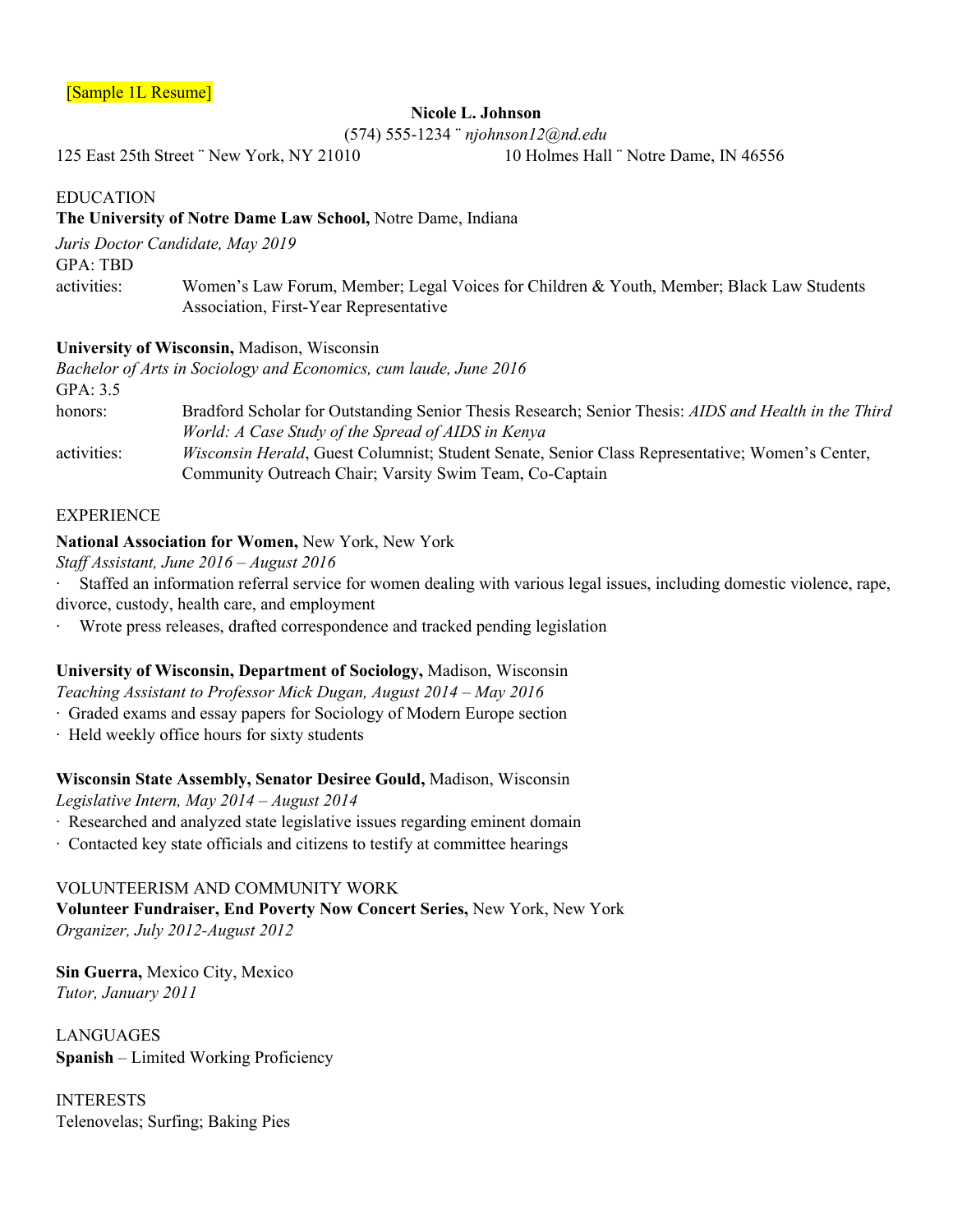# **LESLIE OWENS**

South Bend, IN 46862 lowens9@nd.edu

# EDUCATION

*Juris Doctor Candidate*  $GPA.3.82$ 

- *Notre Dame Law Review*, Staff Member
- Student Bar Association, Vice President
- Merit Fellowship (Half-Tuition Merit Scholarship), Recipient
- GALILEE (Group Alternative Live-In Legal Education), Chicago Planning Committee
- Dean's Award (Highest Grade): Contracts, Constitutional Law I, and Torts

# **Wayne State University** Detroit, Michigan

*Bachelor of Arts in Political Science, <i>cum laude* May 2015  $GPA.341$ 

- Pi Sigma Alpha National Political Science Honor Society
- Women's Cycling Team
- National Achievement Scholar
- Community Problem Solving, Co-Director

### EXPERIENCE

# **Notre Dame Legal Aid Clinic** Notre Dame, Indiana<br>Certified Law Clerk August 2016 – December 2016

- Acted as lead counsel for clients in family and domestic violence matters before local courts
- Executed all motions, briefs, hearings, client interviews and negotiations with opposing counsel
- Devised legal strategy under the supervision of licensed clinical faculty members

- Researched and wrote memoranda on issues involving laches, legal malpractice, and municipal zoning laws
- Prepared recommendations for client comments during administrative rulemaking period
- Worked on pro bono project leading to incorporation of local nonprofit organization

- Provided social service referrals for families in crisis to facilitate ability of families to remain healthy and intact
- Researched, initiated and maintained community contacts for various referral organizations

# LANGUAGE SKILLS

**French** – Native Proficiency

# INTERESTS

Tennis, Bluegrass Music, and Competitive Logrolling

53 Elm St. Apt. 2 415.555.9378

**University of Notre Dame Law School** Notre Dame, Indiana<br> *Juris Doctor Candidate* May 2018

*Certified Law Clerk* August 2016 – December 2016

**Glibson and Cole** Chicago, Illinois *Summer Associate* June 2016 – August 2016

**Families in Need, Inc.**<br> *Services Coordinator*<br>
May 2015 – August 2015 *Services Coordinator* May 2015 – August 2015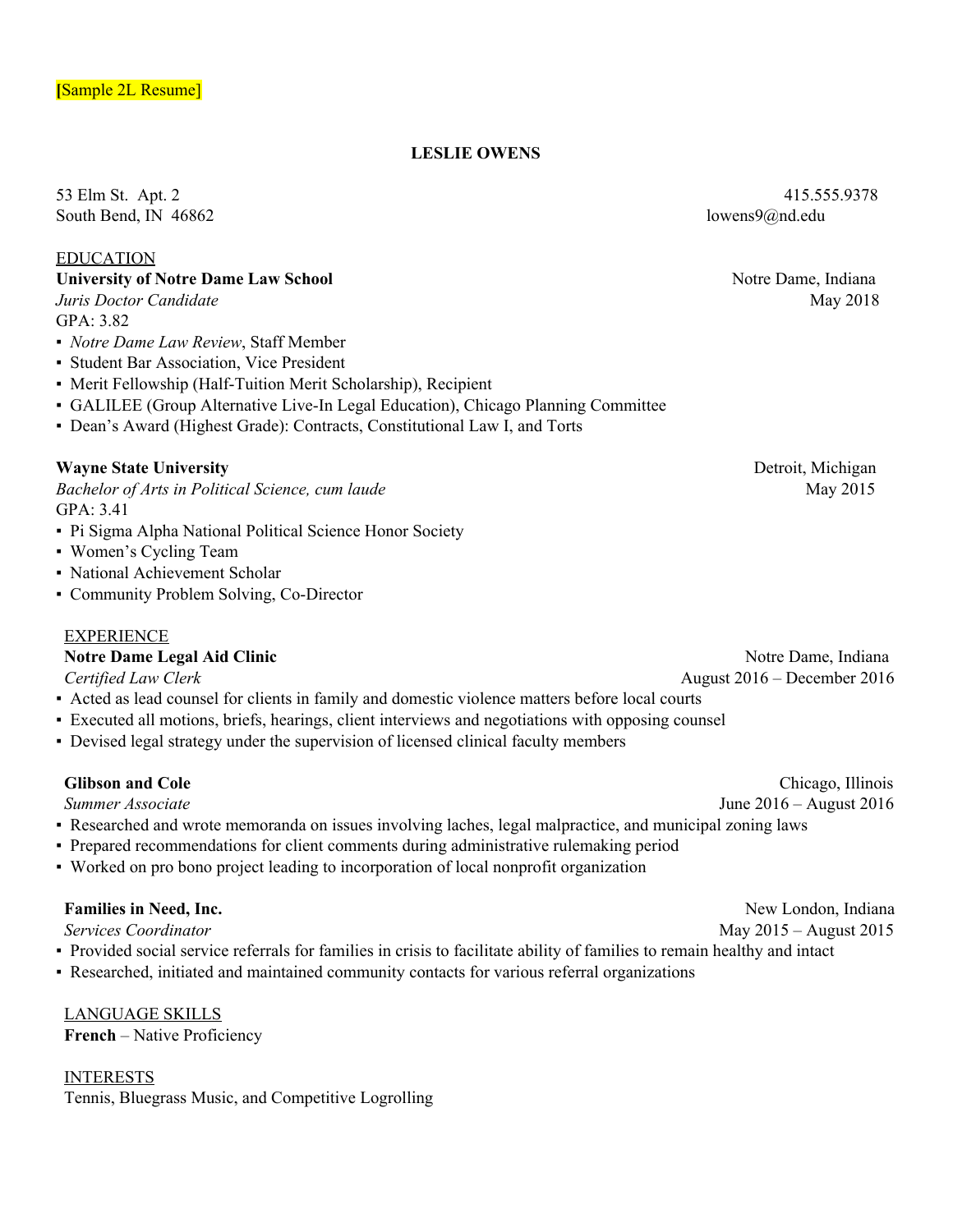# **Leslie M. Owens**

(415) 555-9378 ¨ *LOwens9@nd.edu* 53 Elm St. Apt 2 ¨ South Bend, IN 46862

EDUCATION

# **The University of Notre Dame Law School,** Notre Dame, Indiana

*Juris Doctor Candidate, May 2018*

GPA: 3.82

honors: Dean's Award (Highest Grade): Contracts, Constitutional Law, and Torts; Half-Tuition Scholarship Activities: *Notre Dame Law Review*, Staff Member; Student Bar Association, Vice President; GALILEE (Group Alternative Live-in Legal Education), Chicago Planning Committee

# **Wayne State University,** Detroit, Michigan

Bachelor of Arts in Political Science, cum laude, May 2015

GPA: 3.41

honors & activities: Pi Sigma Alpha National Political Science Honor Society; Women's Cycling Team; National Achievement Scholar; Community Problem Solving, Co-Director

# **EXPERIENCE**

# **Notre Dame Legal Aid Clinic,** Notre Dame, Indiana

*Certified Law Clerk, August 2016 – December 2016*

- · Acted as lead counsel for clients in family and domestic violence matters before local courts
- · Executed all motions, briefs, hearings, client interviews, and negotiations with opposing counsel
- · Devised legal strategy under the supervision of licensed clinical faculty members

# **Gibson and Cole,** Chicago, Illinois

# *Summer Associate, June 2016 – August 2016*

· Researched and wrote memoranda on issues involving laches, legal malpractice, and municipal zoning laws, including memoranda arguing that Chicago zoning law unconstitutionally prohibits food trucks from operating within city limits

- · Prepared recommendations for client comments during administrative rulemaking period
- · Worked on pro bono project leading to incorporation of local non-profit organization

# **Families in Need, Inc.,** New London, Indiana

*Services Coordinator, May 2015 – August 2015*

- · Provided social service referrals for families in crisis to facilitate healthy and intact families
- · Researched, initiated, and maintained community contacts for various referral organizations

LANGUAGES **French** – Native Proficiency

INTERESTS Tennis; Bluegrass Music; Competitive Logrolling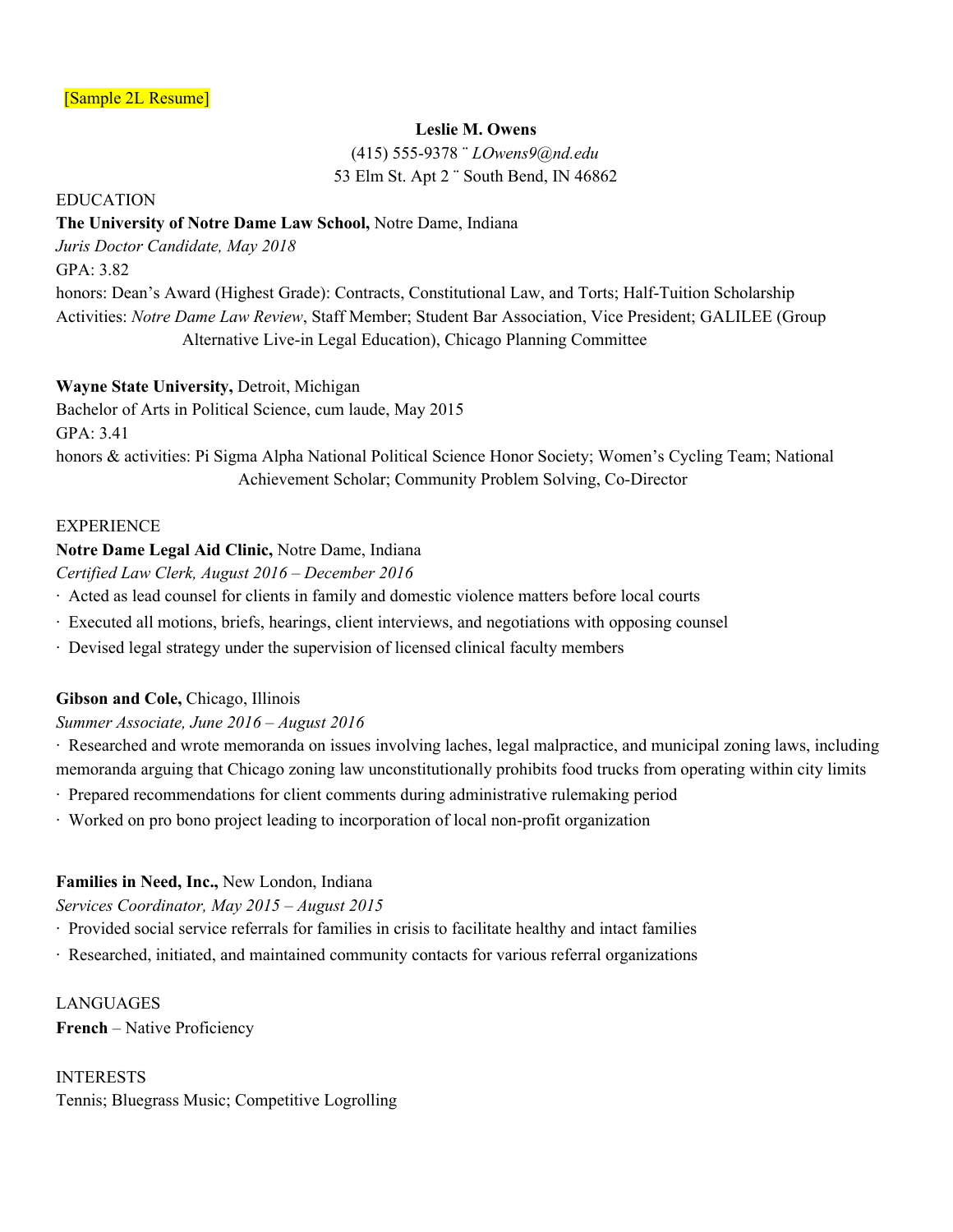# [Sample 2L Resume with one year work experience prior to NDLS] **TIMOTHY WALKER**

EDUCATION

# **University of Notre Dame Law School** Notre Dame, Indiana<br> *Juris Doctor Candidate* May 2018

*Juris Doctor Candidate* GPA: 3.16

- *Notre Dame Journal of Legislation*, Editor-in-Chief
- Native American Law Students Association, Secretary
- **American Constitutional Society, Symposium Chair**

# **University of Michigan** Ann Arbor, Michigan

*Bachelor of Arts in English, magna cum laude* May 2014 GPA: 3.72

- Pi Sigma Alpha National Political Science Honor Society
- Michigan Club of Arkansas
- National Achievement Scholar
- Community Problem Solving (Michigan-Ann Arbor Community Group), Co-Director
- Circa Blue (Community Service Group), President

# EXPERIENCE

- Researched legal issues on several death penalty cases and drafted motions and briefs
- Represented clients in pre-trial hearings under supervision of lead counsel
- Performed client interviews, observed court proceedings, and investigated private probation system in indigent cases in both Arkansas and Missouri

**Smythe Community Ventures** San Francisco, California<br> *Marketing and Business Development Manager* March 2015 – August 2015 *Marketing and Business Development Manager* 

- Developed and maintained strategic partnerships to support portfolio companies and analyzed social return data
- Handled marketing, communications and public relations, including website redesign and major fundraising events
- Managed external event, web, and public relations consultants and interns *Operations and Marketing Manager* June 2014 – March 2015
- Conducted financial reporting and managed operating budget of a \$1M nonprofit organization
- Worked with President on fund development strategy, execution, and evaluation
- Developed and produced the first annual report and marketing materials
- Managed administrative staff and interns

- Implemented financial and administrative policies and procedures
- Served as contact for investor relations and created relationships with legal, accounting and insurance firms

# INTERESTS

Marathon Swimming, Modernist Art, and Racquetball; Eagle Scout (2005)

Little Rock, AR 71920 Notre Dame, IN 46556

**Center for Human Rights** Little Rock, Arkansas<br>
Summer Intern<br>
May 2016 – August 2016 *Summer Intern* May 2016 – August 2016

**Save the Whales, Inc.**<br> *Intern*<br> *Intern*<br>
May 2013 – August 2013 *Intern* May 2013 – August 2013

2500 Zane St. (574) 555–1300 • twalker4@nd.edu 28 Fischer Grad. Res., Apt. 2G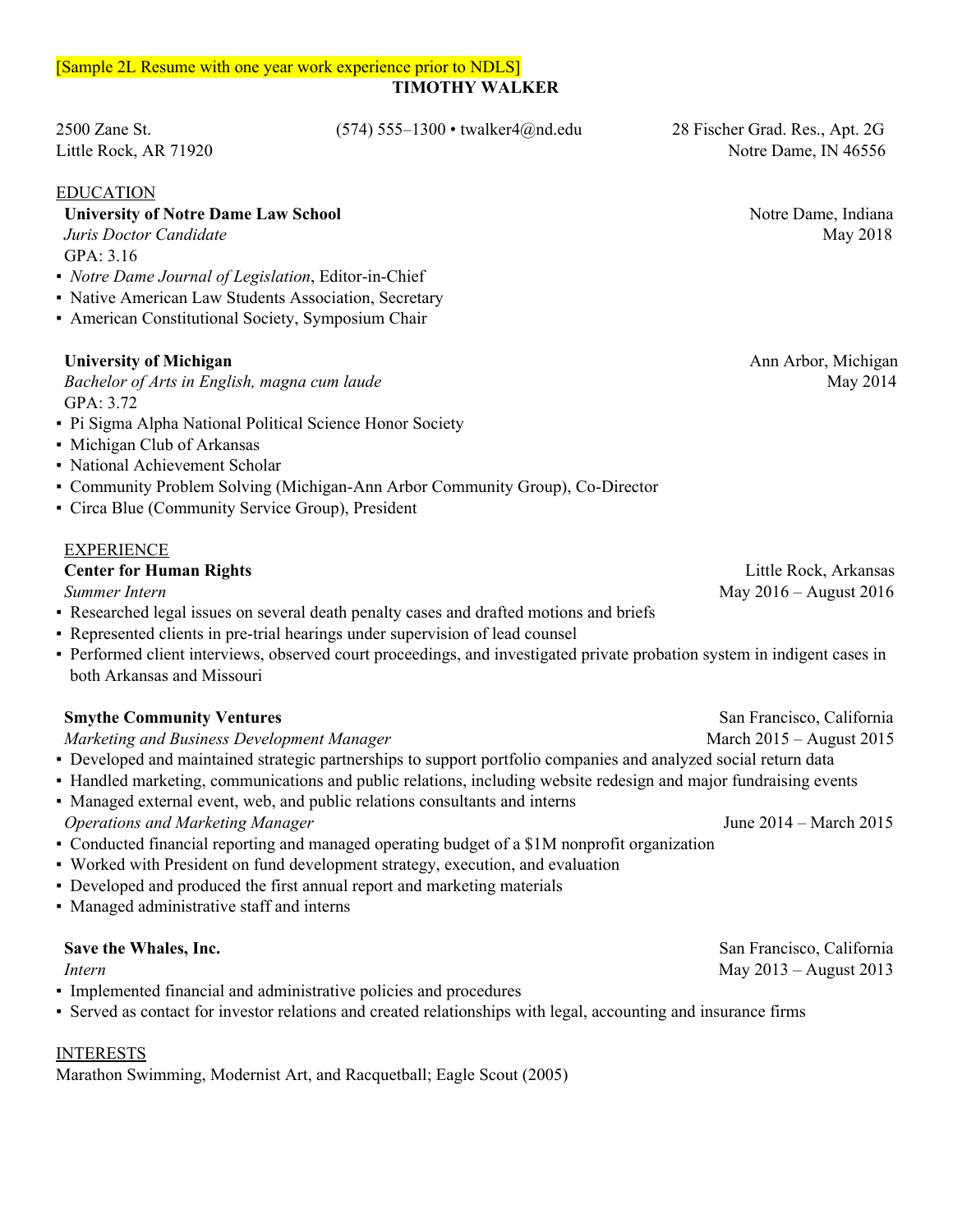# **Timothy A. Walker**

(574) 555-1300 ¨ *twalker4@nd.edu*

2500 Zane Street ¨ Little Rock, AR 71920 28 Fischer Grad. Res., Apt. 2G ¨ Notre Dame, IN 46556

# EDUCATION

# **The University of Notre Dame Law School,** Notre Dame, Indiana

*Juris Doctor Candidate, May 2018*

GPA: 3.16

● Honors & Activities: *Notre Dame Journal of Legislation*, Editor-in-Chief; Native American Law Students Association, Secretary; American Constitution Society, Symposium Chair

# **University of Michigan,** Ann Arbor, Michigan

*Bachelor of Arts in English, magna cum laude, May 2014* GPA: 3.72

• Honors & Activities: Pi Sigma Alpha National Political Science Honor Society; Michigan Club of Arkansas; Community Problem Solving (Michigan-Ann Arbor Community Group; Circa Blue (Community Service Group), President

# EXPERIENCE

# **Center for Human Rights,** Little Rock, Arkansas

*Summer Intern, May 2016 – August 2016*

- Researched legal issues on several death penalty cases and drafted motions and briefs
- Represented clients in pre-trial hearings under supervision of lead counsel
- Performed client interviews, observed court proceedings, and investigated private probation system in indigent cases in both Arkansas and Missouri

# **Smythe Community Ventures,** San Francisco, California

*Marketing and Business Development Manager, March 2015 – August 2015*

- Developed and maintained strategic partnerships to support portfolio companies and analyzed social return data
- Handled marketing, communications and public relations, including website redesign and major fundraising events

*Operations and Marketing Manager, June 2014 – March 2015*

- Conducted financial reporting and managed operating budget of a \$1M nonprofit organization
- Worked with President on fund development strategy, execution, and evaluation
- Developed and produced the first annual report and marketing materials
- Managed administrative staff and interns

# **Save the Whales, Inc.,** San Francisco, California

*Intern, May 2013 – August 2013*

- Implemented financial and administrative policies and procedures
- Served as contact for investor relations and created relationships with legal, accounting and insurance firms

# INTERESTS

Marathon Swimming, Modernist Art, and Racquetball; Eagle Scout (2006)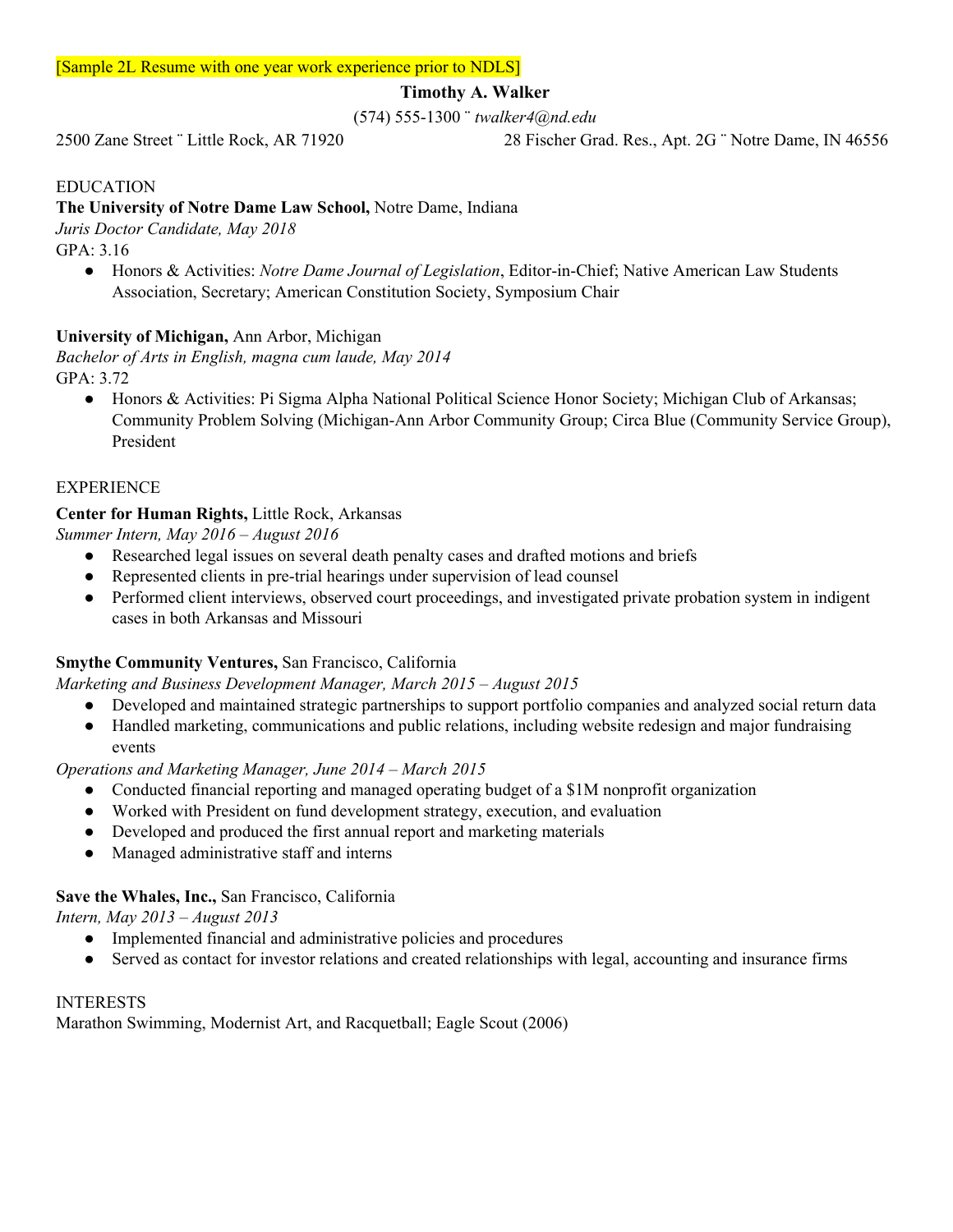# **COVER LETTER TEMPLATE & EXAMPLES**

Your Address City, State Zip Your Phone Number Your Email Address

Date

Name of Contact Person Title of Contact Person Employer Name Address City, State Zip

Dear Mr. (Ms.) last name of contact person:

**First Paragraph:** Tell why you are writing – name the position for which you are applying. If you have a personal referral or connection, mention it here. Identify your career goals and indicate why you are interested in working for *this* employer. If you have ties to or lived in the area, mention it. Specify your interests in the type of work the employer does. Describe what is particularly appealing to you about the employer.

**Second Paragraph:** Show how your background qualifies you for the position. Point out the experience and coursework you have that relates to the employer's field or type of work. Focus on what skills or experiences you would bring to the employer. Emphasize pertinent items on your resume and supplement with other details. Tie experience to tangible, transferrable skills. Convince the employer that you would be an asset.

**Third Paragraph:** Restate your interest in working for the employer. Have an appropriate closing to pave the way for an interview. Indicate your willingness to interview personally by stating when you will be in the area or by offering to make yourself available at the employer's convenience. Thank the employer for his/her consideration.

Sincerely,

 *(leave 4 blank lines for signature)*

Your full typed name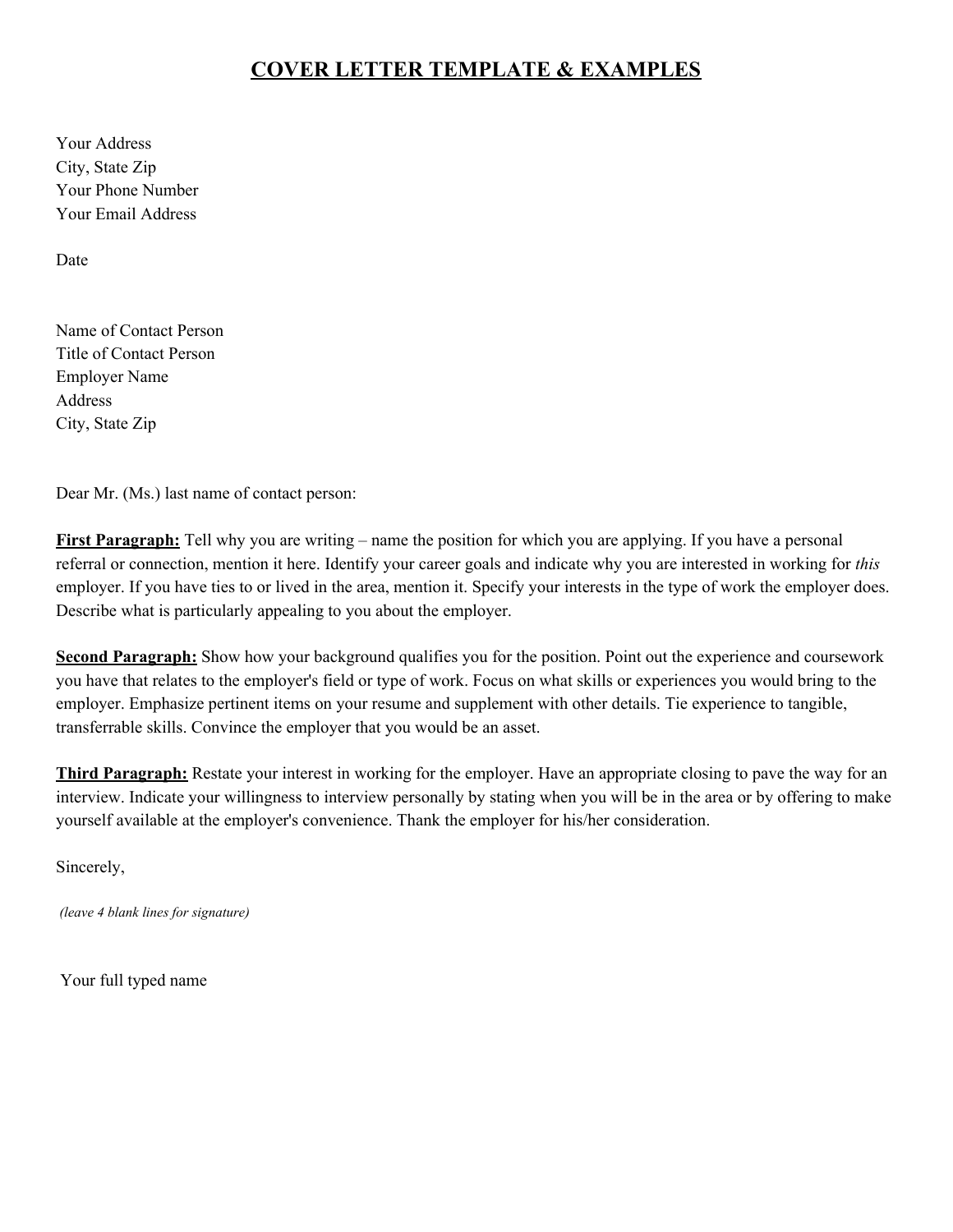# EXAMPLE OF COVER LETTER FOR **FIRST-YEAR STUDENT APPLYING FOR A SUMMER ASSOCIATE POSITION**

456 Main Street Notre Dame, Indiana 46556 ssmith34@nd.edu 574-123-4567

December 1, 2016

Ms. Zoe S. Employer Baker, Cook & Bottlewasher P.C. 123 "I" Street Chicago, Illinois 60606

Dear Ms. Employer:

I am a first-year student at Notre Dame Law School, and I am interested in a summer associate position with Baker, Cook & Bottlewasher. As an alumna of DePaul, I intend to return to Chicago to practice upon my graduation in May 2019. I am particularly interested in your firm's labor law practice, given my previous experience as a manager at United States Steel.

My background has prepared me to be a successful summer associate at your firm. Every summer throughout college, I worked in the offices of United States Steel and was promoted to a management position before my junior year. This experience allowed me to observe the interplay between management and employees from the corporate viewpoint. At Notre Dame Law School, I have cultivated strong research and writing skills while preparing memoranda, complaints and an appellate brief in the law school's first-year legal writing program. I look forward to applying these skills and experiences as a summer associate at Baker, Cook & Bottlewasher.

I am very interested in serving as a summer associate with Baker, Cook & Bottlewasher and would be pleased to discuss my qualifications in an interview scheduled at your convenience. Thank you for your time and consideration. I look forward to hearing from you.

Sincerely,

Sylvia A. Smith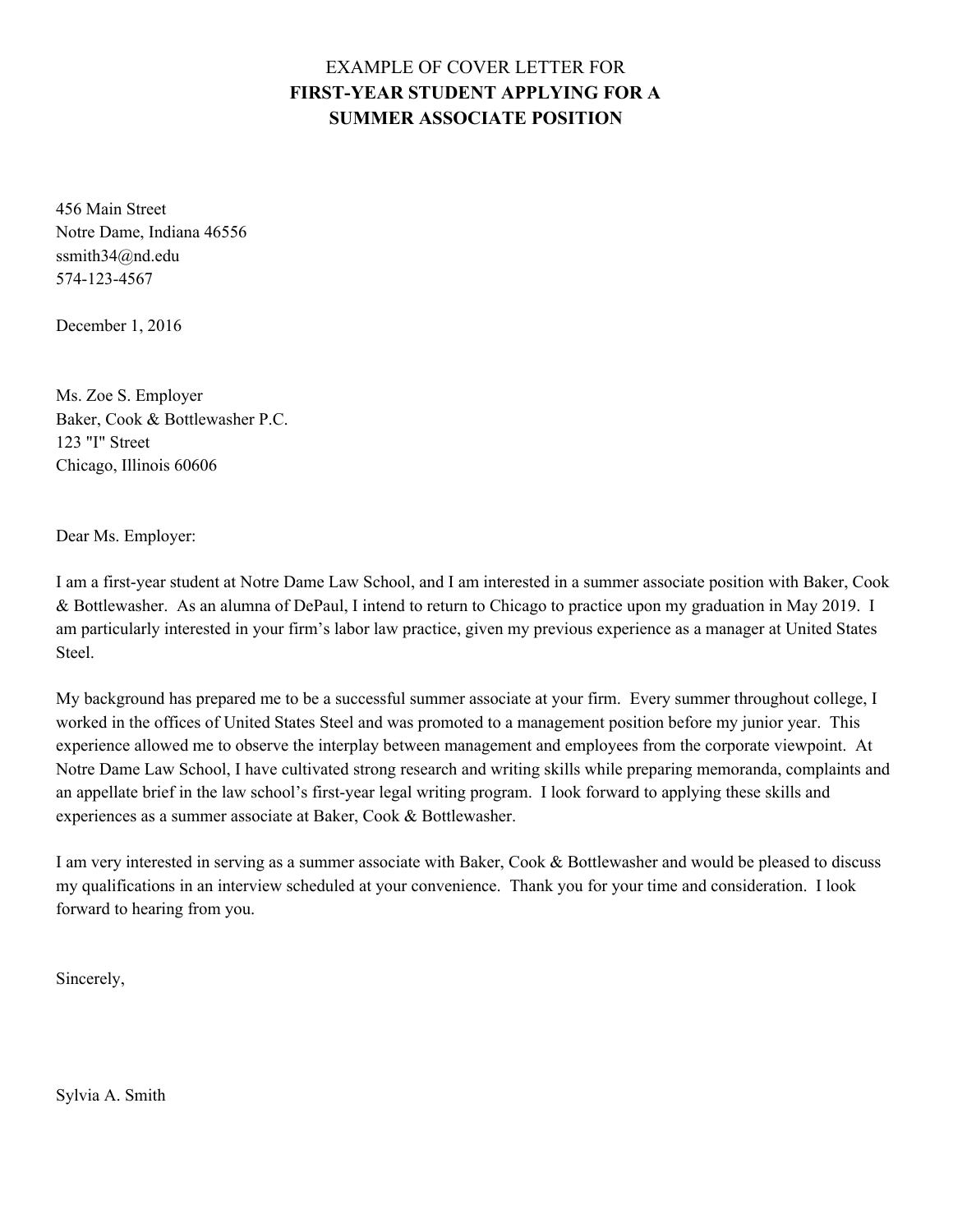# EXAMPLE OF LETTER FOR **FIRST-YEAR STUDENT APPLYING FOR A JUDICIAL INTERNSHIP**

1234 Eddy Street South Bend, IN 12345 mjones15@nd.edu 123-456-7890

December 1, 2016

The Honorable John Smith U.S. District Court for the Eastern District of Michigan Theodore Levin U.S. District Courthouse 231 West Lafayette Blvd. Detroit, MI 48226

Dear Judge Smith:

I wish to apply for a judicial internship in your chambers for the summer of 2017. I am a first-year student at Notre Dame Law School and a native of the Detroit area. I am particularly interested in pursuing a career in litigation, and I plan to return to Detroit to practice after my graduation in May 2019. Jim Jones, your former clerk, suggested that I contact you regarding a possible summer internship.

My background has prepared me to contribute meaningfully to your chambers. As an intern for the Washtenaw County Public Defender's Office, I observed courtroom proceedings on a daily basis and prepared clients extensively before they pled their cases. The experience piqued my interest in the inner workings of the judicial system and in a career as a litigator. In addition, I have refined my research and writing skills immensely through my senior thesis coursework at the University of Michigan and through Notre Dame's comprehensive first-year legal research and writing program. I am eager to use these varied experiences to assist your court.

I would be honored to serve as a 2017 summer intern in your chambers and would be pleased to discuss my qualifications in an interview. I will be home in the Detroit area from December 22 through January 12 and can be available at your convenience. Thank you for your consideration, and I look forward to hearing from you soon.

Respectfully,

Mary K. Jones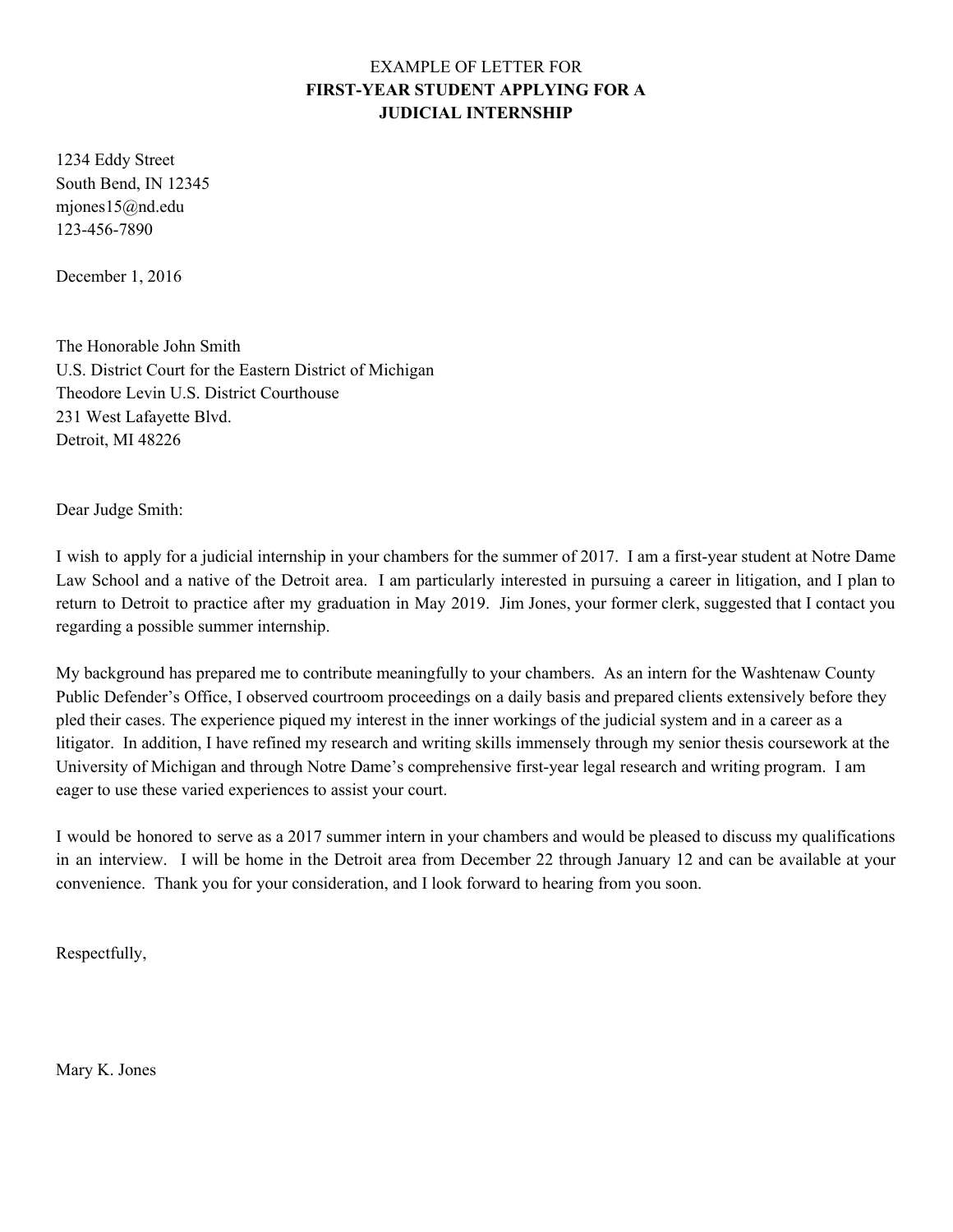# EXAMPLE OF LETTER FOR **SECOND-YEAR STUDENT APPLYING FOR A SUMMER ASSOCIATE POSITION**

456 Main Street Notre Dame, Indiana 46556 mayajones@nd.edu 123-456-7890

August 15, 2016

Ms. Erin C. Contact Smith & Moore LLP 1987 Grand Avenue Los Angeles, California 90071

Dear Ms. Contact:

A mutual friend, John Thompson, suggested I contact you regarding a summer associate position at Smith & Moore. I am a second-year student at Notre Dame Law School and a lifelong resident of Los Angeles. Your firm is of particular interest to me because of its commercial litigation practice, as I am committed to becoming a litigator.

During law school, I have pursued opportunities to develop practical litigation skills. I am a member of the Moot Court trial team and have taken both Trial Advocacy and Deposition Skills classes. Last summer, I worked for the Los Angeles County District Attorney's Office where I interviewed witnesses, assisted with depositions, conducted legal research, and drafted briefs. Given my background and experience, I am confident I can make an immediate and substantive contribution to Smith & Moore.

I travel to Los Angeles on a regular basis and would be pleased to schedule an interview at your convenience. Thank you for considering my application. I look forward to hearing from you.

Sincerely,

Maya Z. Jones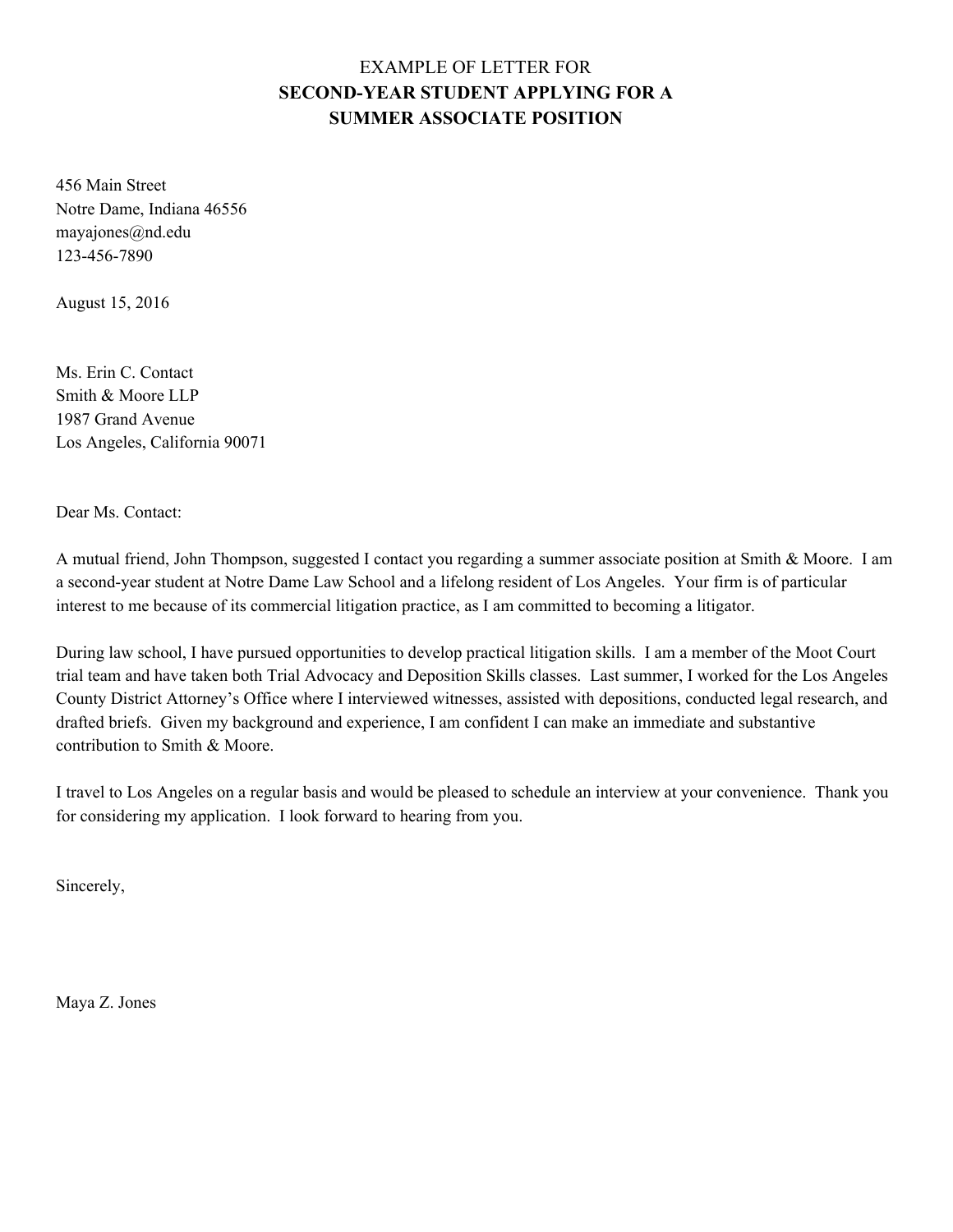# EXAMPLE OF LETTER FOR **THIRD-YEAR STUDENT APPLYING FOR AN ASSOCIATE POSITION**

456 Main Street Notre Dame, Indiana 46556 leighwilson@nd.edu 574-123-4789

February 19, 2017

Mr. Richard A. Mortar Wood, Brick and Mortar 923 Market Street New York, New York 10001

Dear Mr. Mortar:

I am a third-year student at Notre Dame Law School, and I wish to apply for an associate position with Wood, Brick and Mortar. I am committed to building a career in products liability and am drawn to your firm because of its significant practice in that area. I will be relocating to Manhattan upon my graduation, and I am registered to sit for the New York bar exam in July.

Throughout law school, I have pursued opportunities to prepare myself for a career in products liability. Last summer, I worked for a boutique firm in Brooklyn specializing in products liability defense. There, I participated in depositions and conducted extensive research on negligent design and negligent failure to warn. This spring, I am writing my third-year seminar paper on the products liability system and have represented clients through the law school clinic. Through the clinic, I have managed my own caseload, prepared complaints and argued motions. In addition, I have completed coursework in complex civil litigation, torts, medical malpractice and trial advocacy.

I am very interested in an associate position with Wood, Brick and Mortar and would welcome an opportunity to interview with you. I will be in New York over spring break, March 7-14, and can be available to meet then or any other time that may be convenient for you. Thank you for your consideration. I look forward to hearing from you.

Sincerely,

Leigh D. Wilson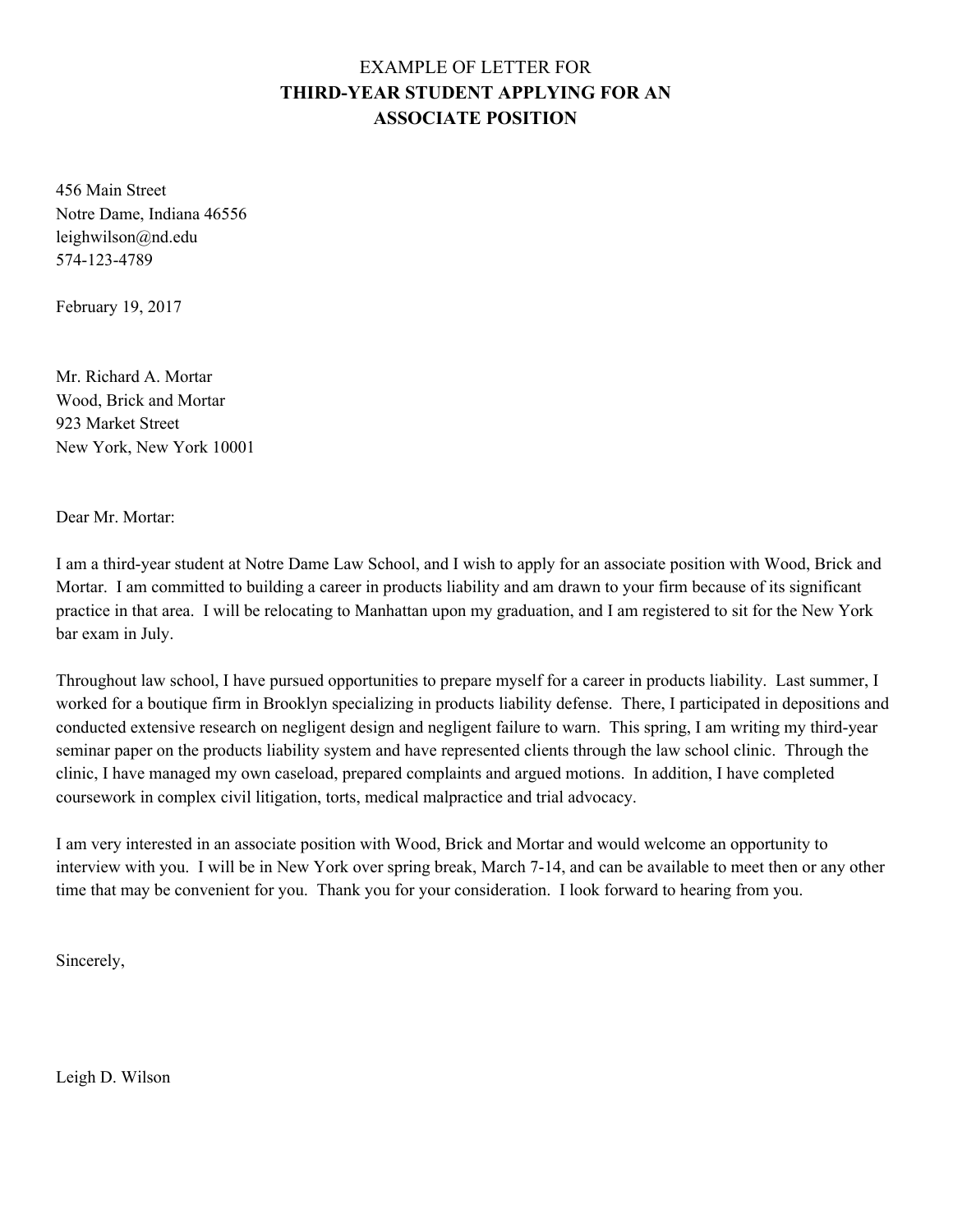# **WRITING SAMPLE COVER PAGE EXAMPLES**

# 1L COVER SHEET SAMPLE #1

546 Marigold Avenue **Jackie P. Olsenson jolsenson jolsenson jolsenson jolsenson jolsenson jolsenson jolsenson jolsenson jolsenson jolsenson jolsenson jolsenson jolsenson jolsenson jolsenson** South Bend, IN 46617 (574) 555-1835

# **WRITING SAMPLE**

Attached is the analysis section of a longer memorandum. This memorandum was prepared as part of my first-year legal writing class during the 2016 Fall semester. The assignment was to prepare a memorandum analyzing a contract dispute in which one party asserted that the contract was voidable due to a unilateral mistake. The work is wholly mine and not edited by another.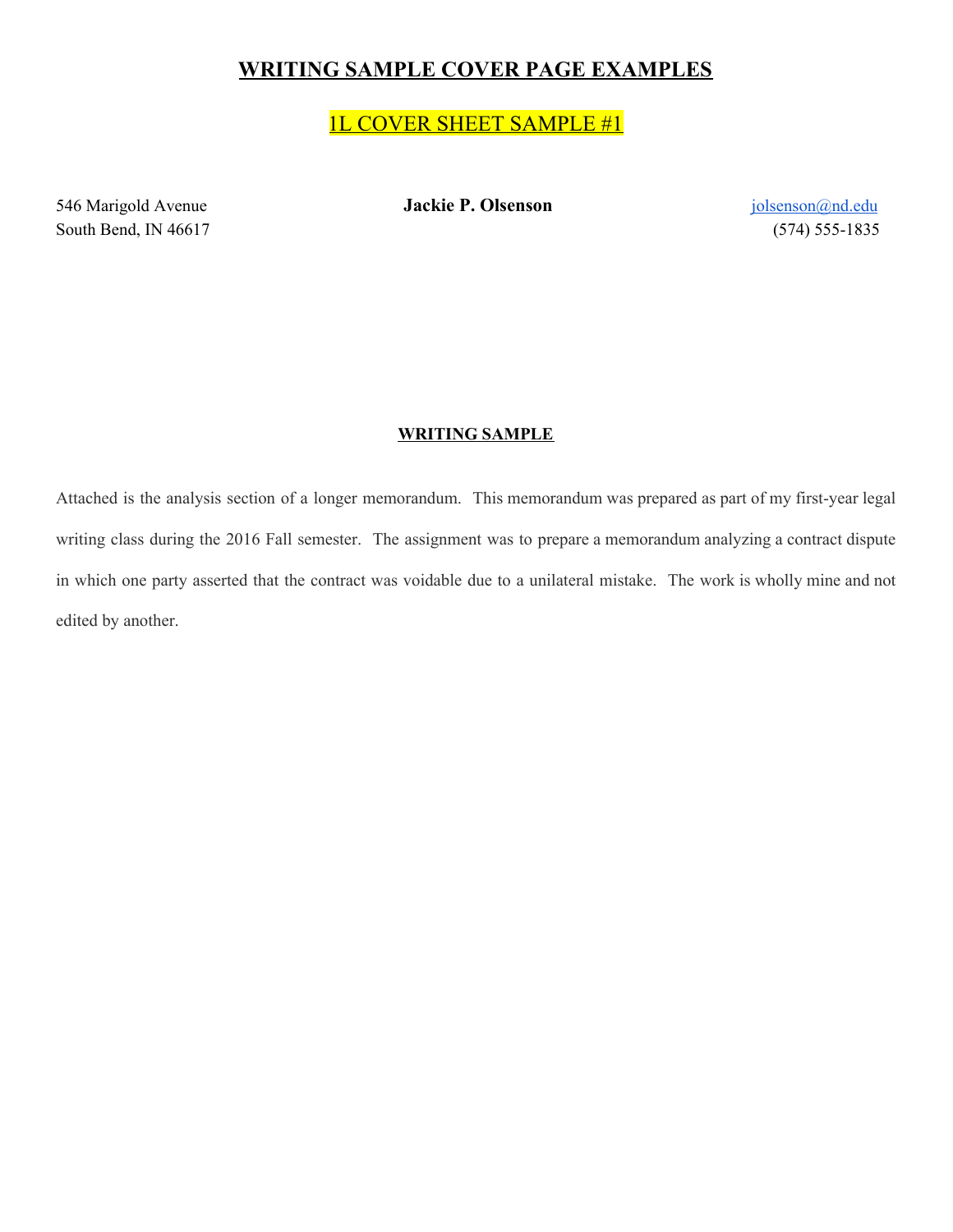**Billie J. Makidoon** 712 Walliwing Way bmakido@nd.edu • 574.555.9183 847 Fischer Grad, Apt. 2

Los Angeles, CA 90219 Notre Dame, IN 46556

### **WRITING SAMPLE**

This writing sample is an excerpt from a legal memorandum I wrote for my first-year legal writing class in the Fall semester of 2016 based on my own research. Professor Jeffrey Dorfman critiqued a previous draft of this memorandum, and this version incorporates his suggestions.

By way of background, the plaintiffs in this case, the O'Briens, and the defendants, the Greens, own adjacent residential lots. The O'Briens' property abuts the Greens' property from the north. Twenty years ago, the O'Briens planted flowers and shrubs from east to west within the Greens' property, operating on the mistaken belief that their land extended thirty feet south beyond the actual, surveyed property line. Since that time, the O'Briens have occasionally used the thirty-foot strip of property. The O'Briens have now sued the Greens for adverse possession of the thirty-foot strip. This excerpt of the discussion addresses whether the O'Briens can establish exclusive use of the Greens' property, a required element of adverse possession.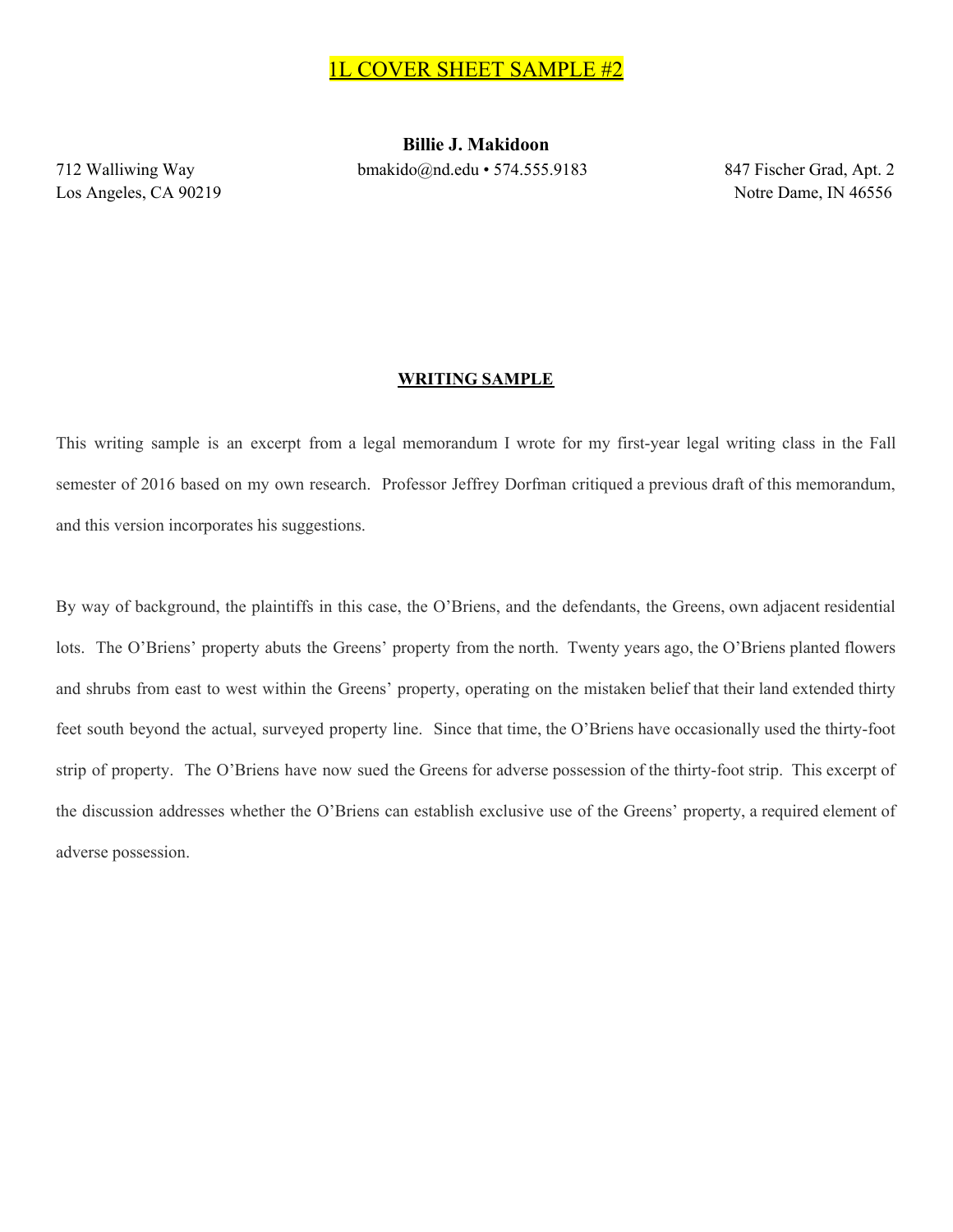# 2L COVER SHEET SAMPLE #1

**Kevin M. Quinnick** 3272 Daisy Dr. (712) 555-5653 • kquinni@nd.edu 2345 Foster St.

Remsen, IA 53102 South Bend, IN 46637

# **WRITING SAMPLE**

Attached is a copy of the argument section of my Spring 2014 Moot Court brief on First Amendment freedom of religion guarantees. I wrote the attached section, while the subsequent sections and facts were written by my partner, Patrick Helm. I have included a brief abstract of the jointly drafted portion of this Moot Court brief with the permission of Patrick Helm in order to provide necessary background for the argument section, which is solely my work in its entirety.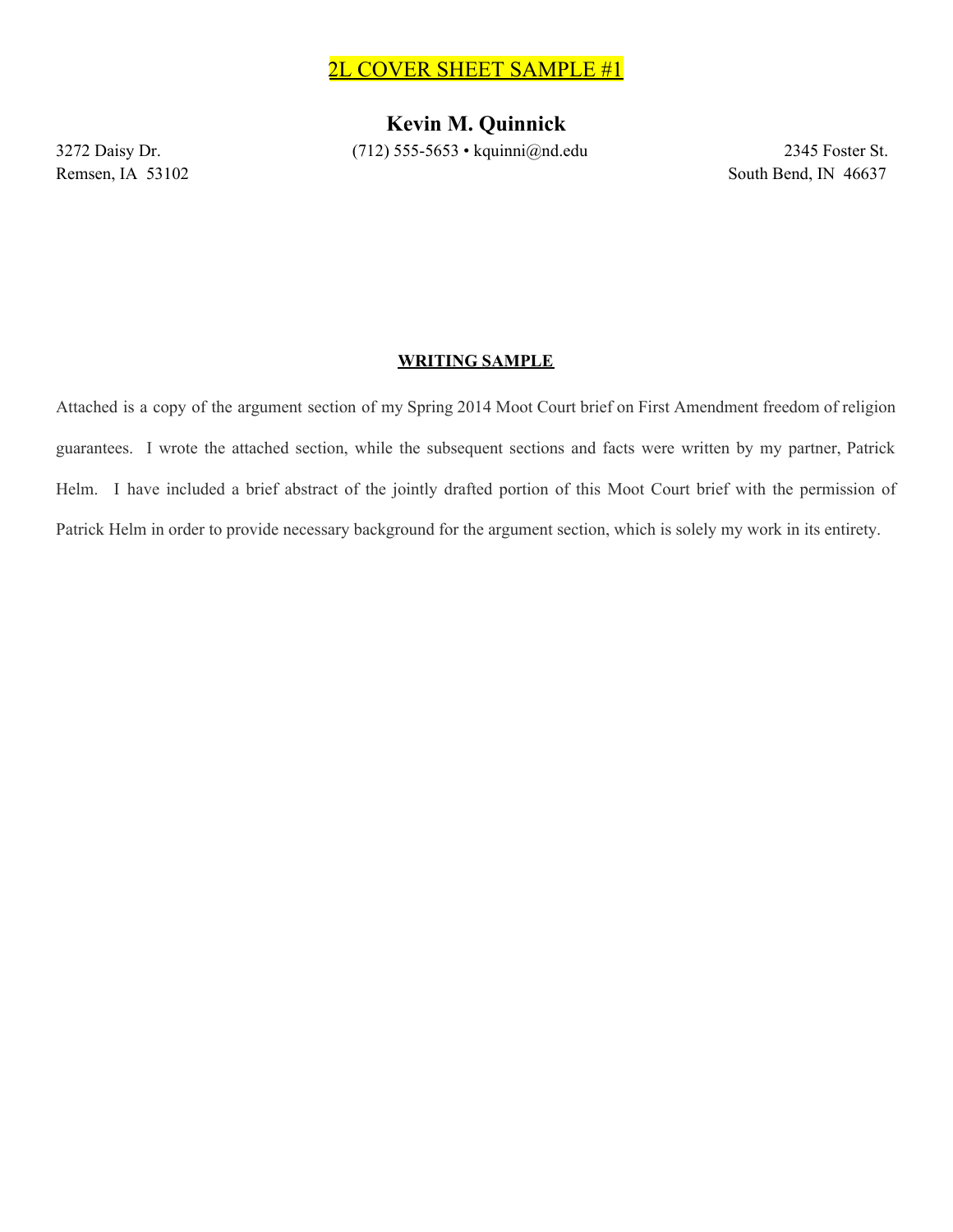Des Moines, TX 75201 South Bend, IN 46622

**Lucy K. Alldacots**  $3272$  Taffytorn Blvd. (510) 555-5327 • lalldaco@nd.edu 457 Rosales Rd.

# **WRITING SAMPLE**

Attached is a copy of a patent application I drafted this previous summer for Smith, Keline, Harris, & Ford LLP. My supervising attorney, Heidi Davis, authorized me to use this application as a writing sample with certain revisions included to protect the confidentiality of the client. I have made the requested revisions, and Ms. Davis has given me permission to submit this ten page patent application as a writing sample. Ms. Davis has done minimal editing of this patent application, which was solely my work.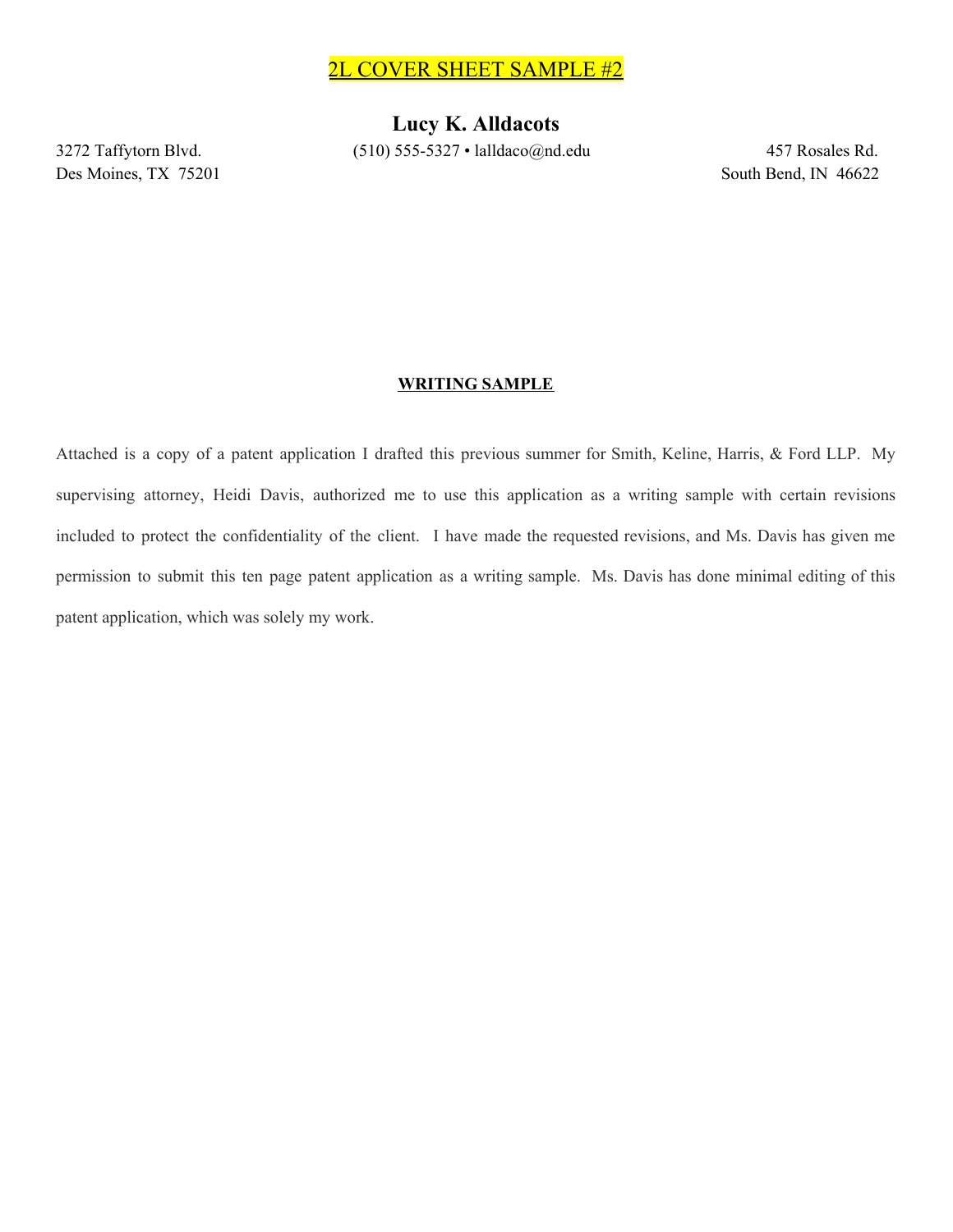2L COVER SHEET SAMPLE #3

**Fred F. Jabbistor** 67 Scrivalin Way (923) 555-2384 • fjabbist@nd.edu 702 Ford Street

Witchita, KS 67209 South Bend, IN 46619

# **WRITING SAMPLE**

This writing sample is a memorandum submitted to Krista Kearney, my supervising attorney at Patrick, Smith, & Moore P.C. on the issue of health care fraud. It was written in June 2015 and has been lightly edited by Ms. Kearney. The memorandum otherwise reflects entirely my own work. Names and all identifying information of clients have been either changed or redacted.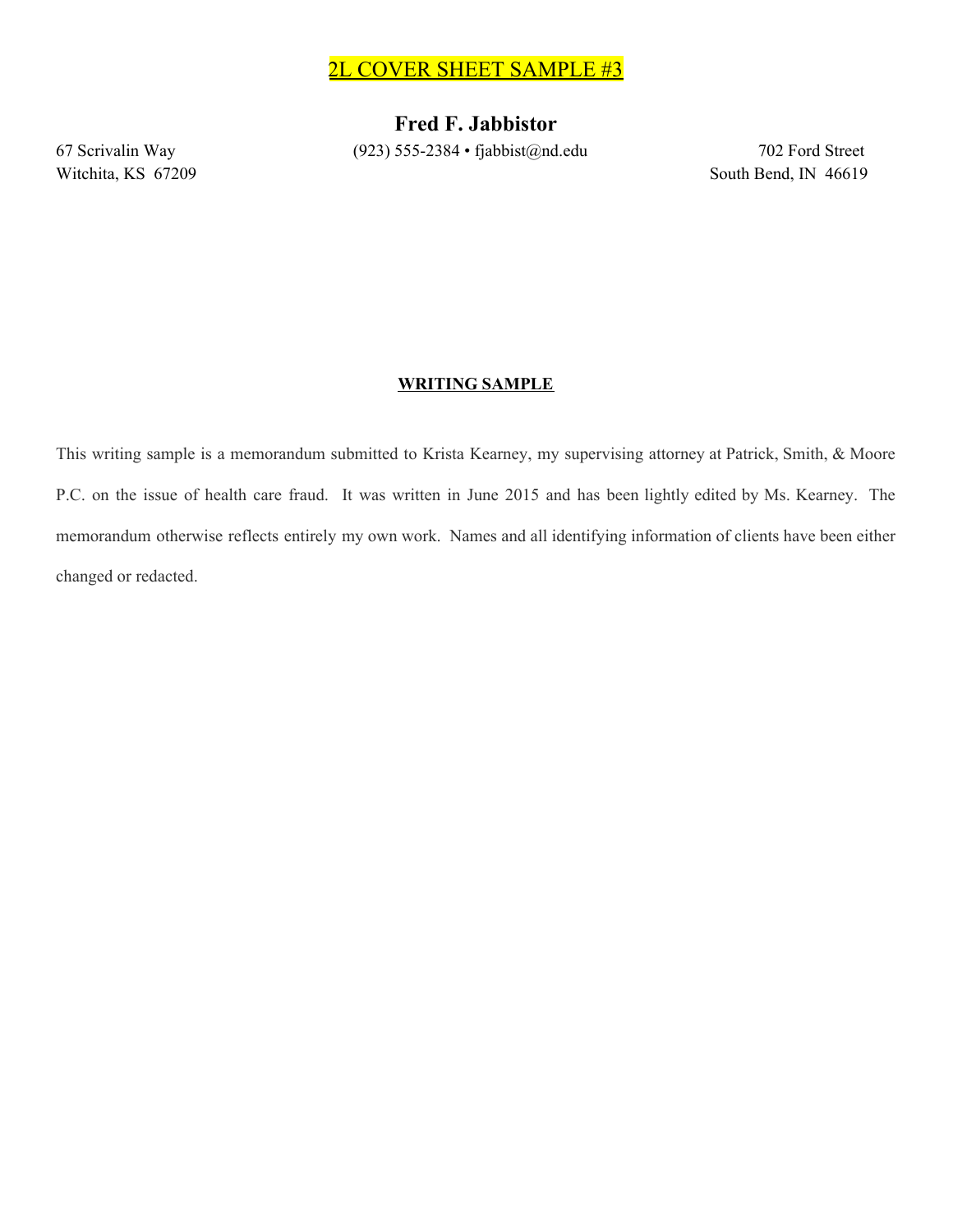# **NETWORKING MEETING REQUEST INFORMATION & SAMPLE EMAILS**

There are certain goals and information you should consider when writing an email to request a networking meeting. While your meeting request may not hit all of these points, they are good items to consider prior to writing your emails and then again when reviewing them.

# **GOALS FOR YOUR NETWORKING MEETING REQUEST EMAIL**

1. Write in a clear and professional manner. Your meeting request will be the first writing sample an attorney will read from you. It should be polished and error-free.

2. Do not fish for a job. The attorney knows you are looking for employment, so there is no reason to ask. The goal of your meeting is to learn more about a practice area or market. If the attorney with whom you are meeting is impressed by you, employment opportunities may arise, but asking directly about opportunities with the attorney's employer may undermine your meeting and your professional relationship with that attorney.

3. Convey that you are very grateful for any time the attorney would devote to you. Time is a luxury few attorneys have. Be mindful of your email's tone and do not convey an expectation that the attorney has time. Remember, you are asking the attorney to do you a favor, not the other way around.

4. Be sure to state your thankfulness for any time an attorney would give to you and do not veer into a pushy or assuming tone regarding the attorney's ability to meet or speak with you.

5. Highlight the connections you share with the attorney. If someone who knows the attorney has referred you or you have something significant in common with the attorney (i.e. college, professional organization, mutual friend), make sure to include this connection in your first paragraph and your subject line. The stronger the connection or link between you and the attorney, the better your chances are to get the interview.

6. Write a great subject line to increase the likelihood of the attorney opening the email. The subject line should be personal and direct. If you have a connection with the attorney, make sure to allude to that connection in the subject line.

# INFORMATION YOU MAY WANT TO INCLUDE

- 1. Where you are from (if from the attorney's market)
- 2. Where you intend to practice
- 3. Your career interests
- 4. The field about which you would like to learn more information
- 5. Prior experience you may have in that field
- 6. Why you are writing this attorney
- 7. The schools you attended
- 8. Relevant similarities between your and the attorney's backgrounds
- 9. That you are aware of time being scarce for the attorney
- 10. Your flexibility and availability, especially if you will be in the attorney's city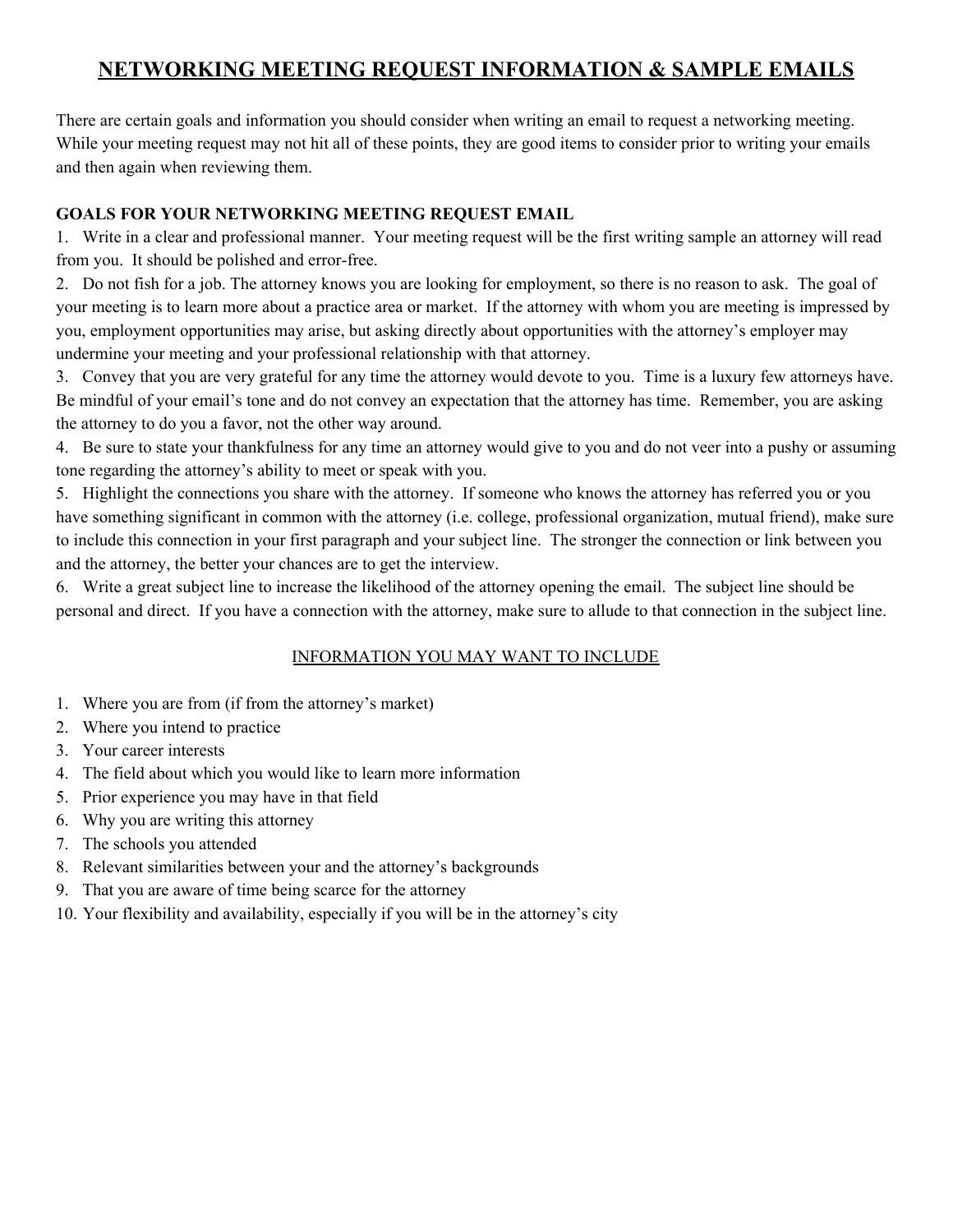# **NETWORKING MEETING REQUEST VIA EMAIL**

To: Michael Simpson From: Kelly Smith Subject: Mr. Simpson (or Michael if appropriate)--Request for a Meeting from an NDLS Student and UCLA Alumna

Dear Mr. Simpson:

I am a second-year student at Notre Dame Law School, a member of Moot Court, and an alumna of UCLA. I grew up in Los Angeles and plan to return here to practice upon my graduation.

I am extremely interested in learning more about the practical aspects of the litigation field, specifically white-collar defense work. My interest in this field stems from my previous internship with a fraud unit of the California Attorney General's Office. I would greatly appreciate the opportunity to hear about your experiences in the field of white-collar defense and litigation and would appreciate your suggestions on how I might best prepare for a career in these practice areas.

Please let me know if you might be available to meet with me or speak with me over the phone. Thank you very much for your time.

Sincerely,

Kelly Smith

# **NETWORKING MEETING REQUEST VIA EMAIL**

To: Gina Chang From: Andy West Subject: Ms. Chang (or Gina if appropriate)--Request for a Meeting from a Law Student Interested in Employment Law

Dear Ms. Chang:

I am currently in my first semester at Notre Dame Law School. I am originally from Los Angeles and intend to return to California to practice after I graduate. Specifically, I hope to practice in the field of labor and employment law as my interest in the field led me to attend law school.

I am very interested in learning more about the daily responsibilities a labor and employment law attorney encounters. I am exploring how I might best prepare myself for a career in labor and employment law in the Los Angeles area, and I would appreciate your insight into how I can both enter into and flourish in the field.

I will be home in Los Angeles over winter break from December 17 to January 10 and would welcome the opportunity to meet with you either in person or over the phone. I understand your time is incredibly valuable so thank you in advance for considering my request.

Sincerely,

Andy West